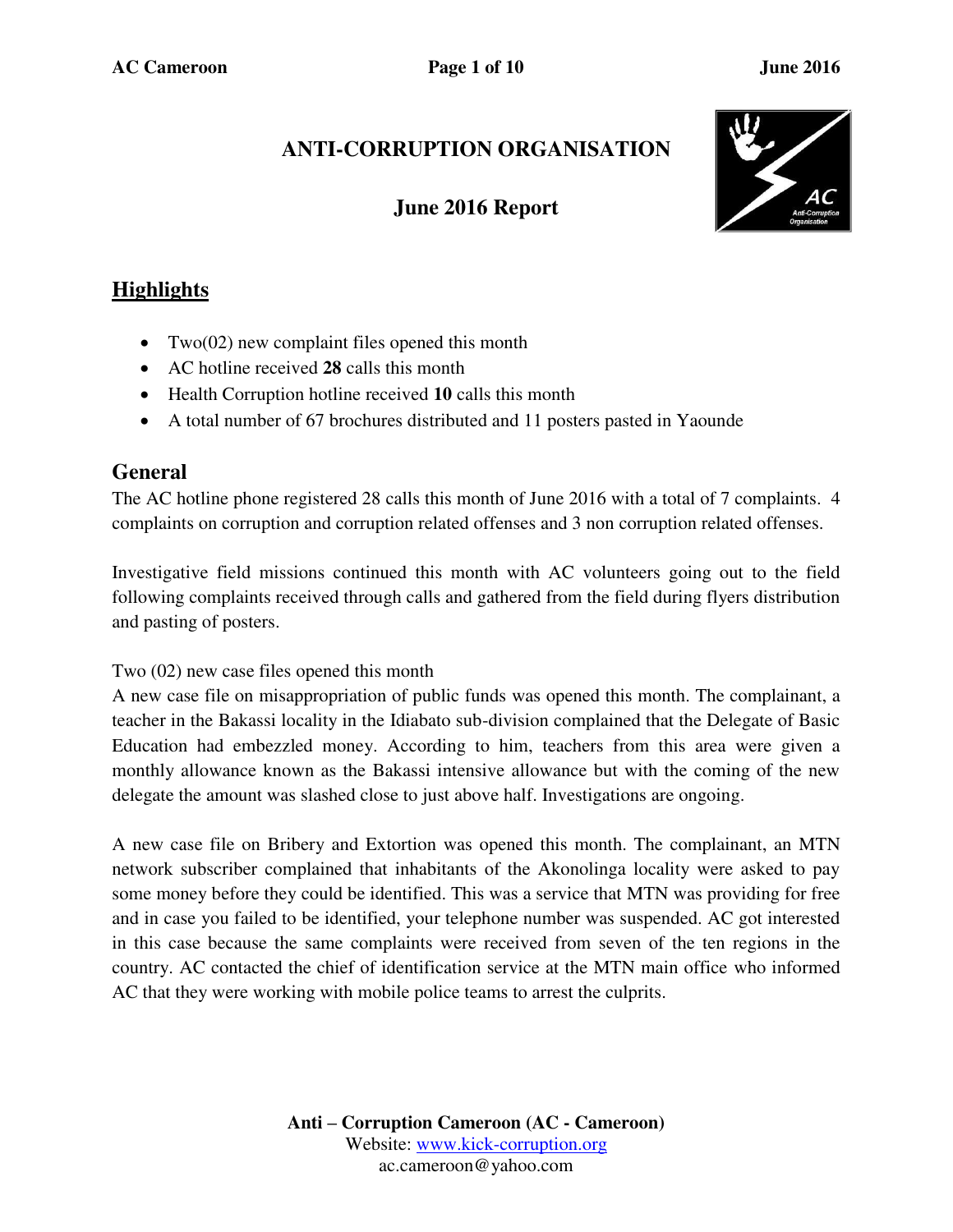Follow-up was carried out on the Undue demand and Oppression case file opened in the month of May. The complainant was solicited 20,000 francs CFA instead of 4,000 francs for the establishment of a 'carte grise'.

### **AC Hotline Phone**

The AC hotline phone registered **28** calls this month of June 2016 with **4** corruption and corruption assimilated offences and **3** non-corruption related complaints.

In addition to calls received through the AC hotline phone, field work was also carried out around corruption hotspots in Yaounde in a bit to recruit more victims of corruption. In this regard, 67 brochures were distributed and 11 posters pasted with 5 corruption complaints and 1 non-corruption complaint recruited on the field. The calls have been analyzed and represented on charts as seen below.



93% of calls were responsive this month of July while 7% was non responsive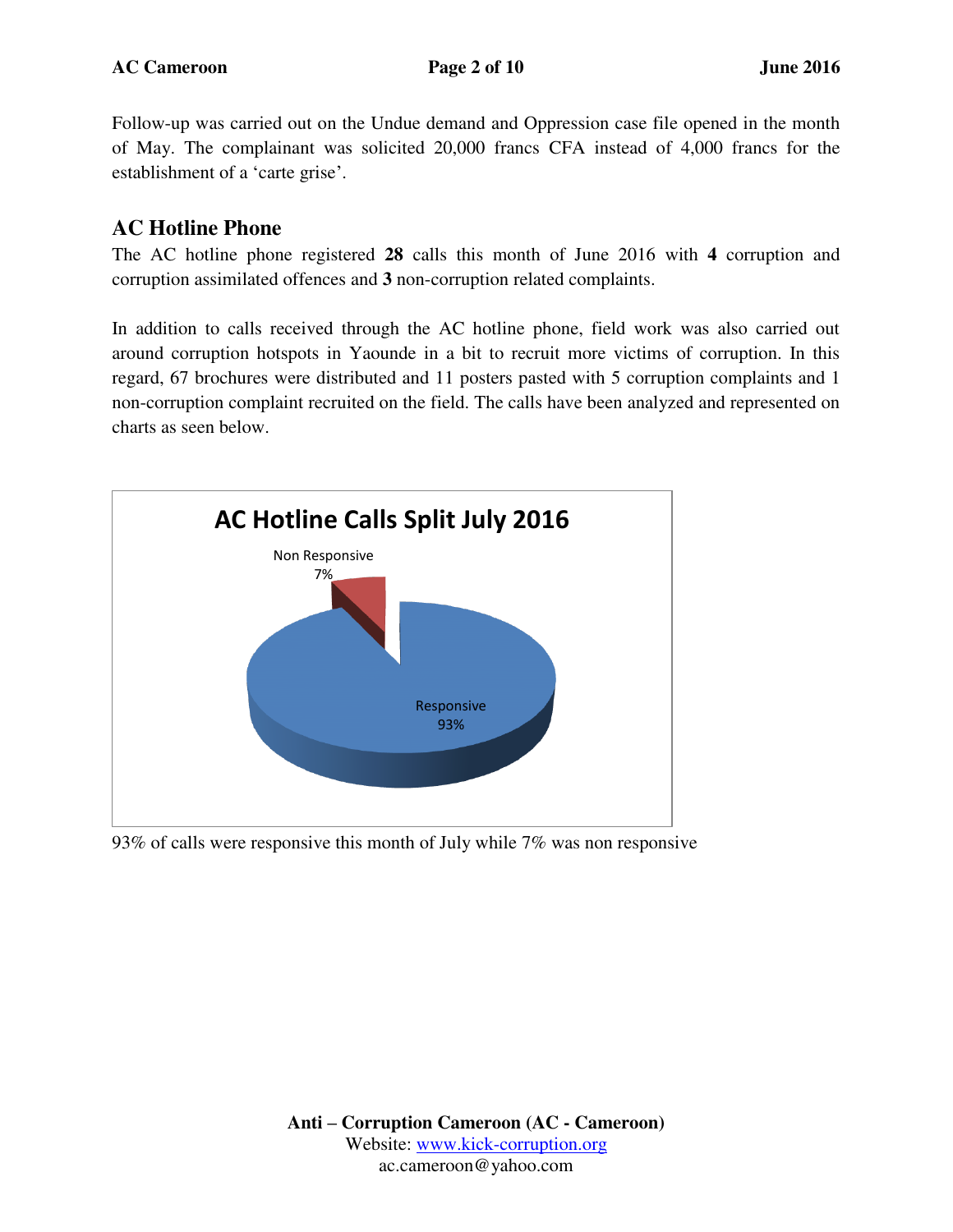

In this month of July 2016 responsive calls, 47% of callers deposited no complaint while 33% deposited corruption complaints and 20% deposited non-corruption complaints



Bribery topped the list of corruption complaints this month with 43% of complaints, followed by fraud with 29% and lastly by extortion and misappropriation of public funds which all had 14% each.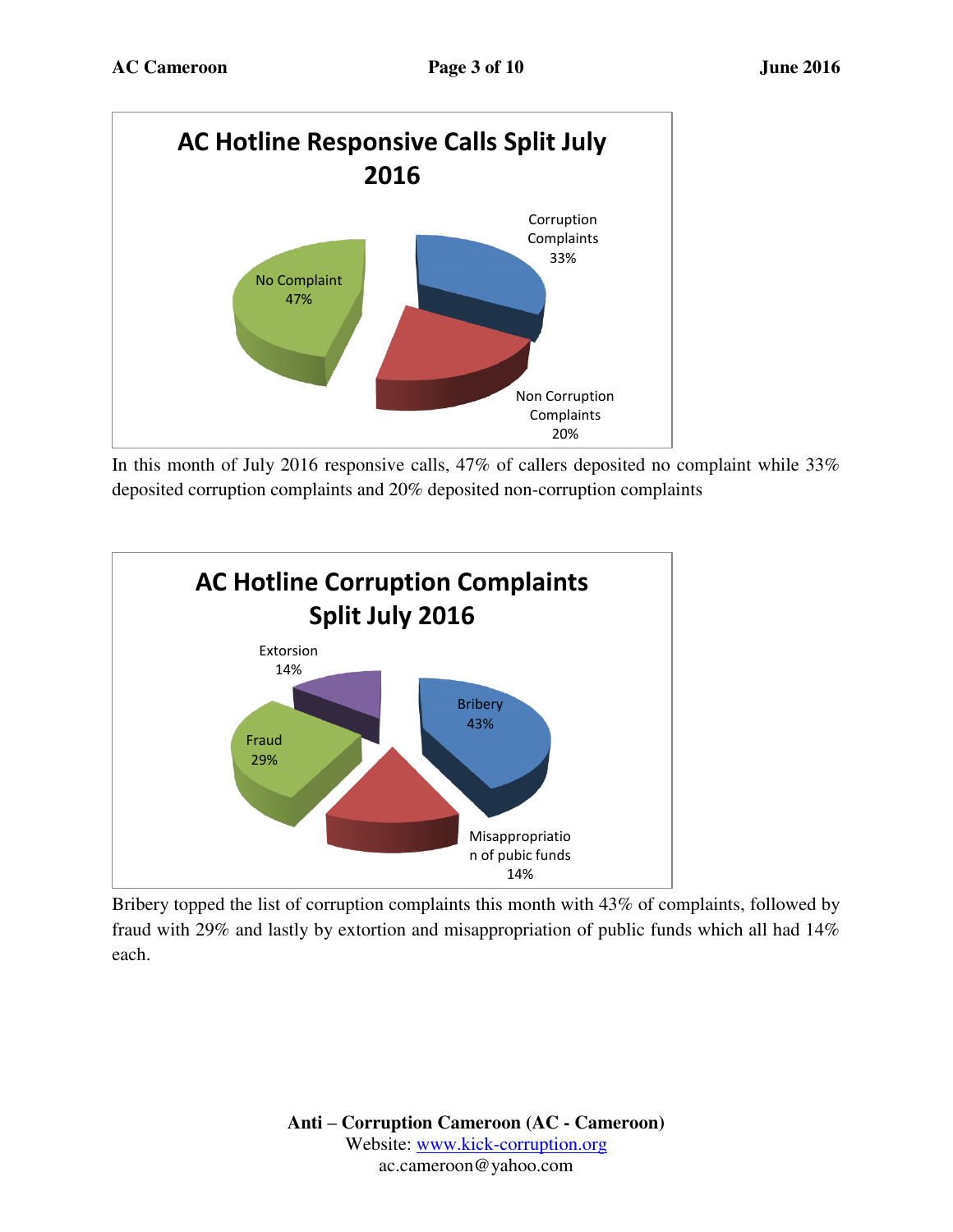

The highest non-corruption complaints were complainants with private problems with 40% while unemployment, tenancy and land problems all had 20% each.



## **Gender**

96% of callers this month were the male gender while just 4% were the female gender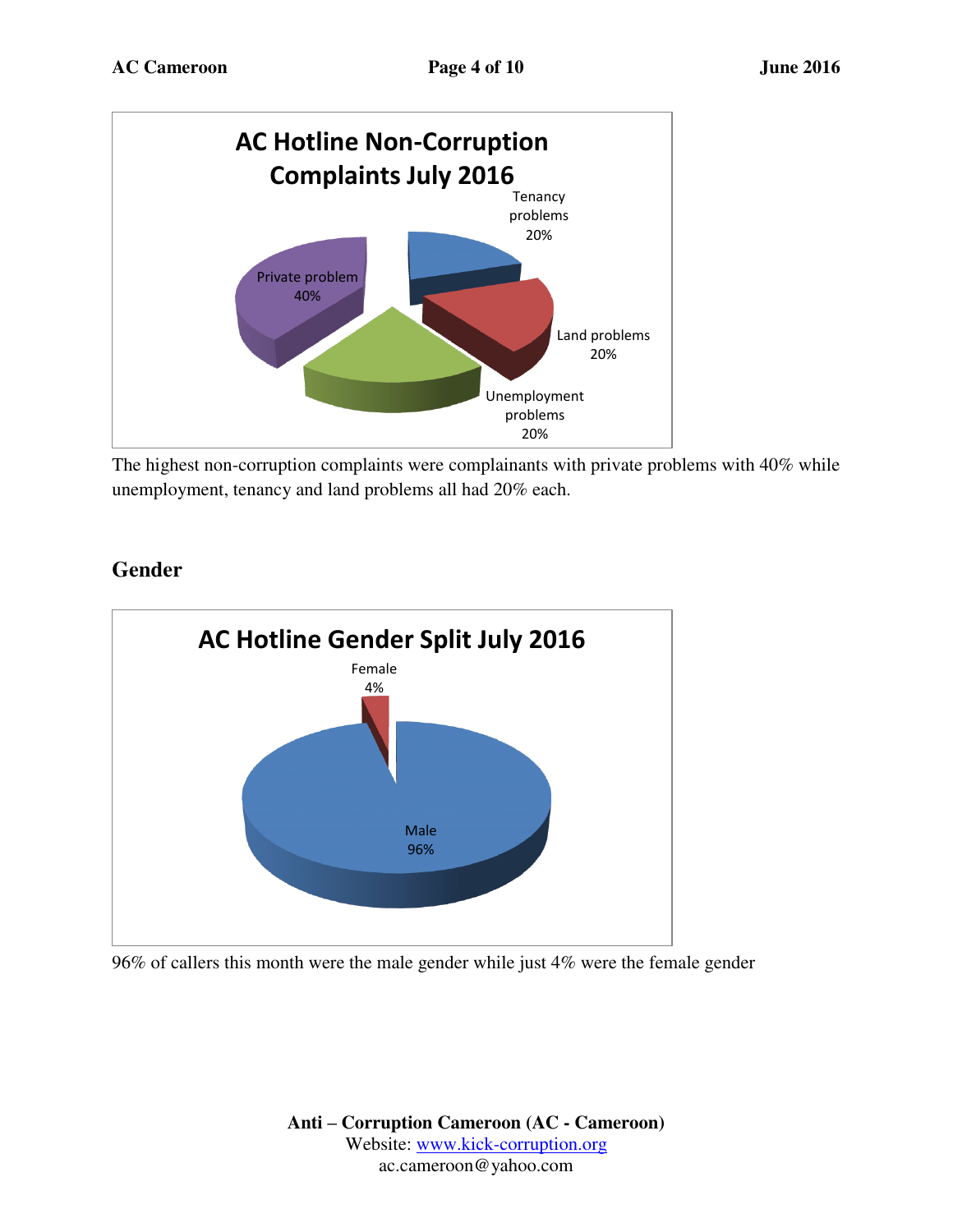## **Age Range of Callers**



The adult age range participated with 64% of calls this month of July 2016, the youth age range with 32% and the elderly age range with 4%



# **Regional Representation**

The Centre region had the highest number of calls representing 52%, followed by the Littoral region with 22%, the South West with 11%, the Adamawa with 7% and lastly, the East and North West regions with 4% each.

> **Anti – Corruption Cameroon (AC - Cameroon)** Website: [www.kick-corruption.org](http://www.kick-corruption.org/) ac.cameroon@yahoo.com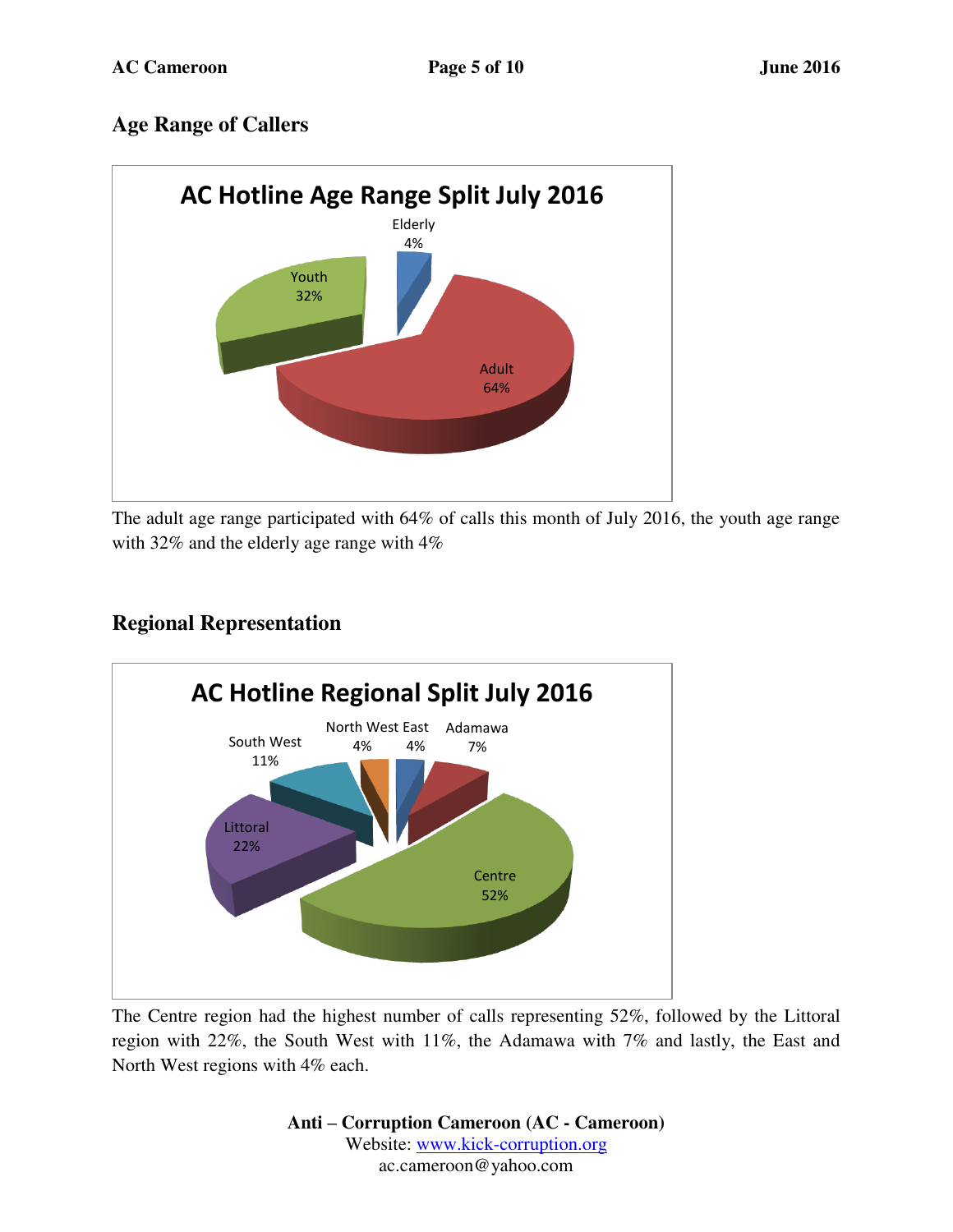#### **Investigations**

Investigations were carried out on a new case file opened this month on misappropriation of public funds. The complainant, a teacher in the Bakassi locality in the Idiabato sub-division complained that the Delegate of Basic Education had embezzled money that was meant for the payment of their bonuses. According to him, teachers from this area were given a monthly allowance of 40,000 francs for head teachers and 32,000 francs for classroom teachers that is known as the Bakassi intensive allowance for teachers. With the coming of the new Delegate of Basic Education, this amount was reduced from 40,000 to 28,000 francs for head teachers and 32,000 to 24,000 francs for classroom teachers. When questioned, the delegate said that the money has been reduced so that it can be used to fight the Boko Haram terrorist group operating in the northern regions of Cameroon. Investigations are ongoing.

Investigations were also carried out on a new case file on Bribery and Extortion opened this month. The complainant, an MTN network subscriber complained that inhabitants of the Akonolinga locality were asked to pay 200 francs each to have their numbers identified. This service was provided for free by the MTN network and in the case where you fail to identify your number, it was suspended. AC got really interested in this case when it received similar complaints from other regions in the country as well. AC contacted the chief of identification services at the MTN main office who informed AC that they were currently putting in place measures to work with mobile police units in order to arrest the culprits. A sting arrest had already been carried out in Bafia in the Centre region by MTN and some police officers in Bafia where the first complaints surfaced.

Follow-up was carried out on the Undue demand and Oppression case file opened in the month of May. The complainant was solicited 20,000 francs CFA instead of 4,000 francs for the establishment of a 'carte grise'. Even when the perpetrator was scolded by the regional delegate of transport for such illegal acts, he did not relent. He still refused to establish the 'carte grise' and sent the complainant away with threats.

#### **Management**

One of the jurists with AC quit her job this month for personal reasons

### **Health Corruption Hotline**

The Health Corruption hotline phone received 10 calls this month of June registering 01 corruption complaint on the sale of subsidized malaria treatments and 01 non-corruption complaint. This corruption complaint resulted in a complaint letter written to the Minister of Public Health to inform him of the ineffectiveness of the policy of free medications for malaria. Data from the calls has been analyzed as is represented on charts below.

> **Anti – Corruption Cameroon (AC - Cameroon)** Website: [www.kick-corruption.org](http://www.kick-corruption.org/) ac.cameroon@yahoo.com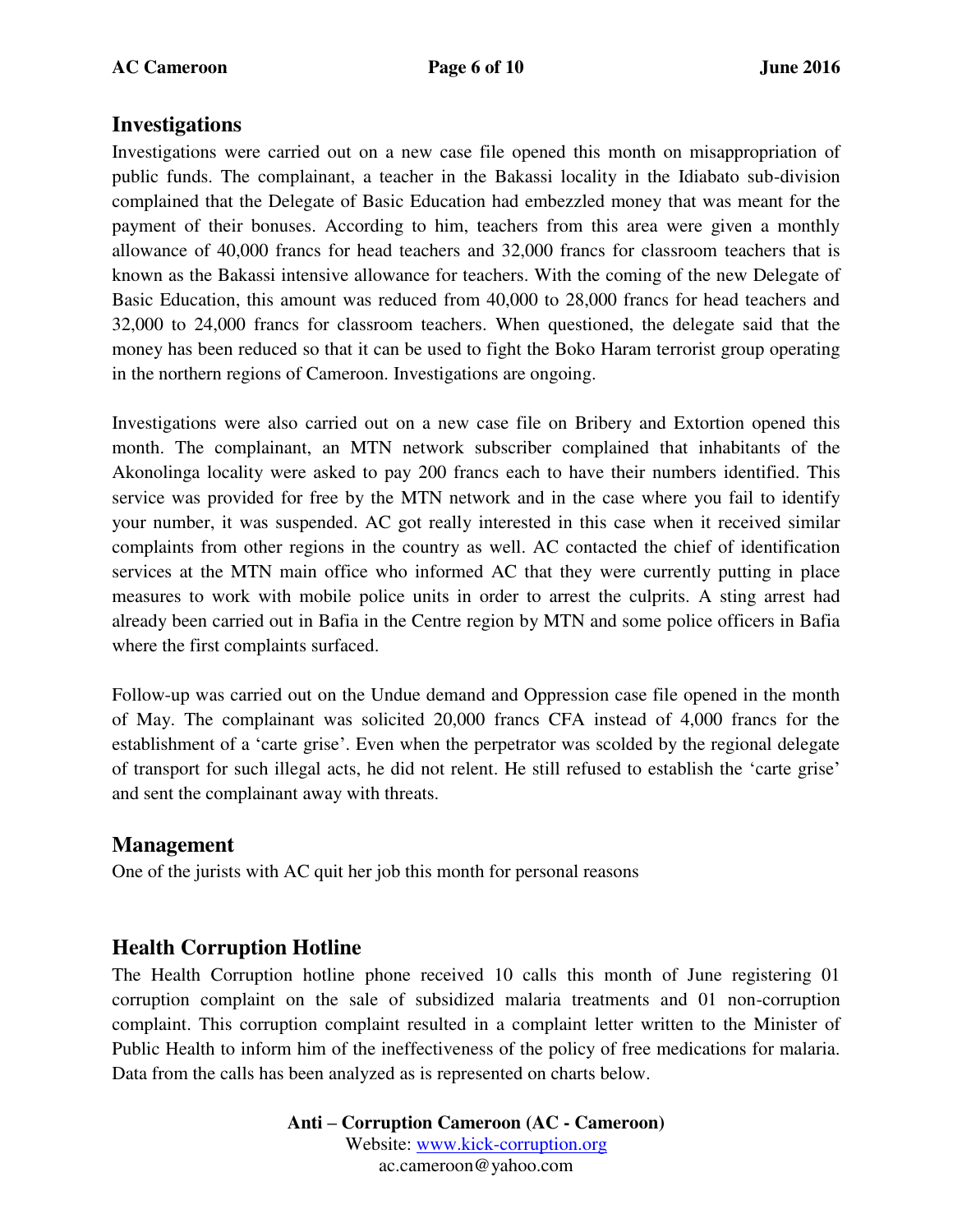

75% of calls this month of June were responsive while 25% were non responsive



67% of Health Corruption calls reported no complaint while 17% of callers had non-corruption complaints and 16% had corruption complaints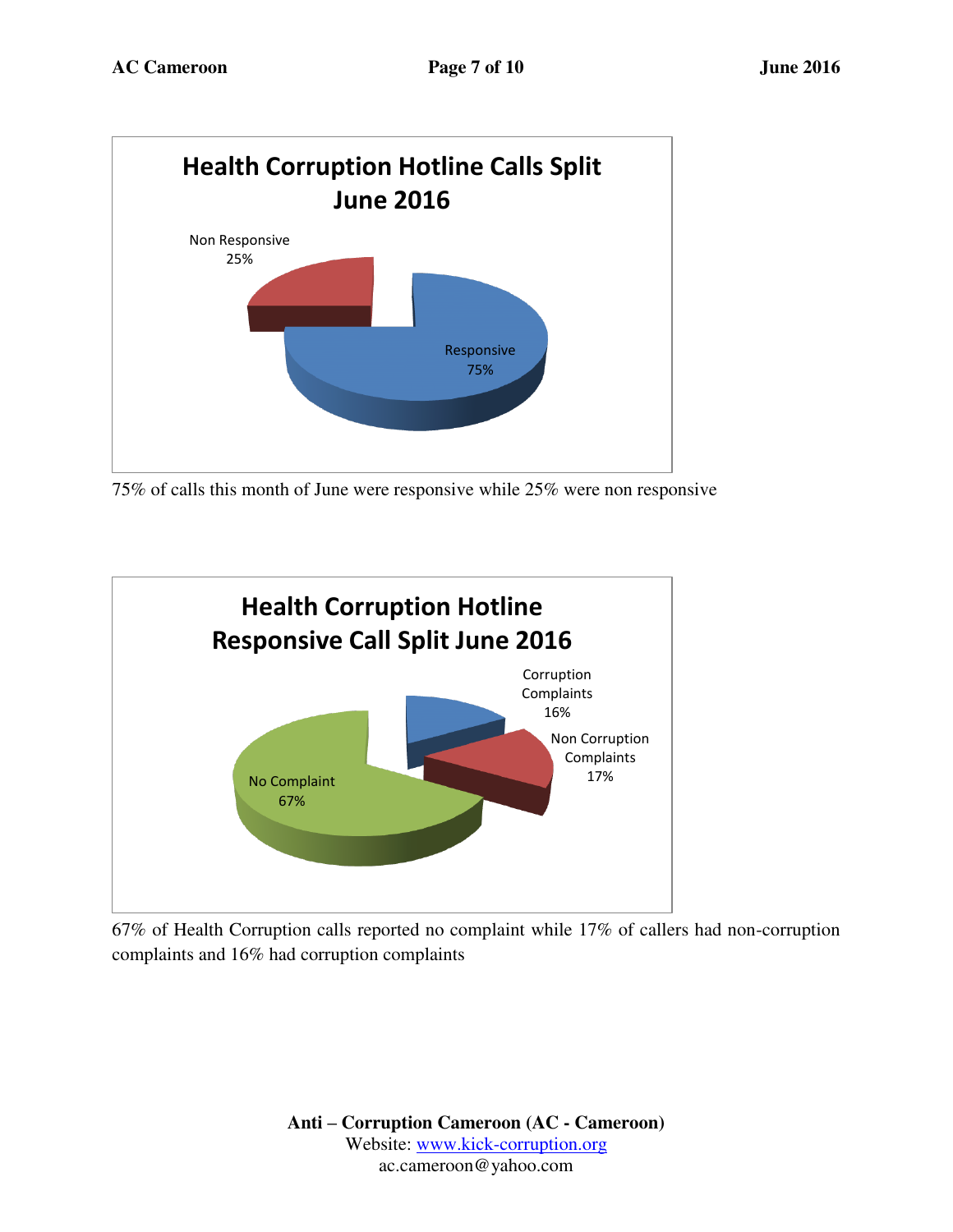## **Gender**



67% of callers were the male gender while 33% were the female gender

# **Age Range of Callers**



The adult age-range had 57% of total calls, followed by the youth age-range with 29% and lastly the elderly with 14%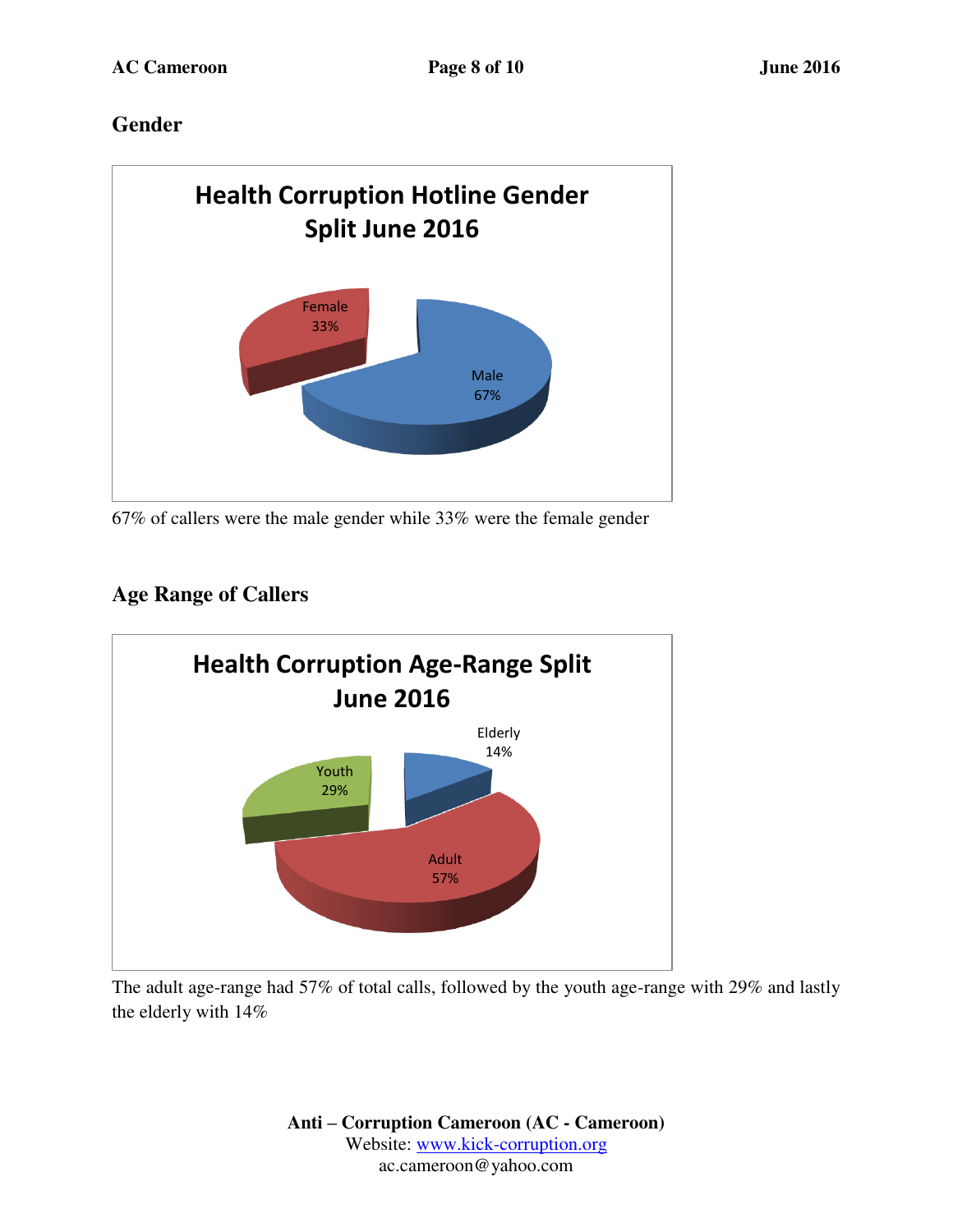### **Regional representation**



The highest calls emanated from the Centre and Adamawa regions representing 29% each, while the East, Littoral and South West regions all had 14% each.